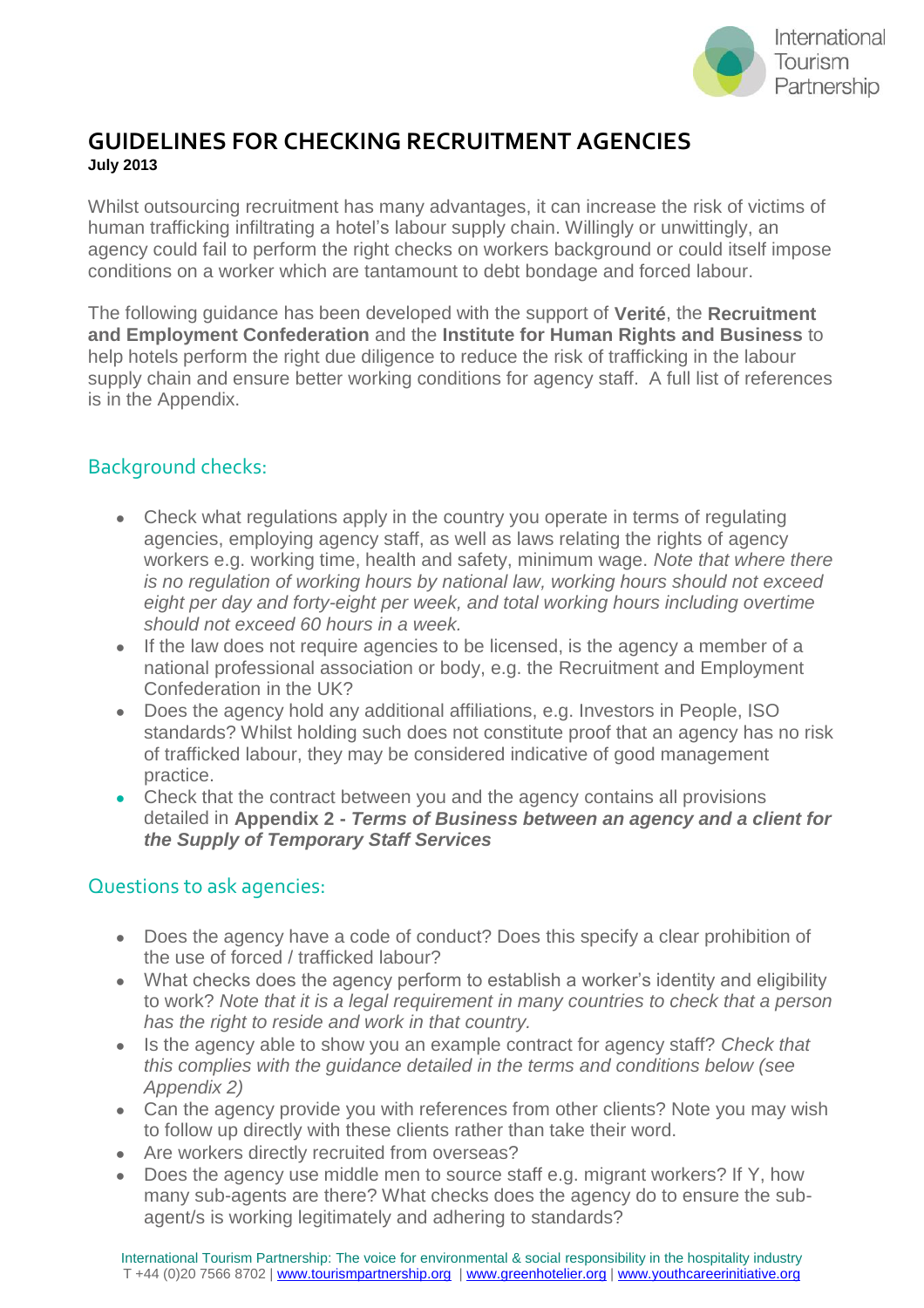- Who are workers under contract to the agency or another labour broker, or both?
- Have any fees or deposits been paid by the workers, to either the agency or any middle men? What for, how much and are any of these refundable? Is there written documentation to substantiate this?
- Have any documents been retained, e.g. passport, bank book/card? What arrangements are there for returning or allowing staff access to these? Is there written documentation to substantiate this? *Whilst not illegal in all countries, it is not considered good practice to take payment or retain documents and checks should clearly indicate that there are transparent procedures to deal with this.*
- How does the agency deal with any language barriers and ensure staff understand the terms of their contract?

#### For further guidance on interviewing workers, *see Verité Fair Hiring Toolkit for Brands Tool 3: Conducting Interviews with Managers.*

If the agency does not have any policies or procedures related to human trafficking, talk to them about this and how you might work together to address the issue. Could you arrange for them to talk to a respected NGO and get training on the issue? Are there targets they could agree to? Remember, it is better to try to work with the agency to improve their practice rather than to drop them out of hand.

### Additional information to consider:

- Do the working conditions and standards outlined match with those accorded to your directly employed staff?
- Is the cost for the services provided credible?
- If money is offered to secure a contract, alarm bells!

### Checks to perform periodically:

- Check the payroll of agencies you use to see it matches agreed rates
- Talk to agency staff. Have they been given a written contact that they understand and have agreed to? Are they happy with the relationship with the agency? Is there any indication that fees may have been paid, for the employment or other 'services' such as uniforms or meals? Are they forced to work overtime? Is there anything to give you cause for concern that they might be being controlled by someone else? For further guidance on interviewing workers, see *Verité Fair Hiring Toolkit for Brands Tool 4: Conducting Interviews with Migrant Workers.*

#### Document check:

For more detail on document checks to support the above guidelines, including how to audit wages, see *Verité Fair Hiring Toolkit for Brands Tool 5: Conducting a Review of Documentation*

### **Contracting**

Draw up an agreement with any agencies you use. The template 'good recruitment charter' in the Appendix is top line overview of what both employers and agencies should be agreeing to when they do business to ensure compliance.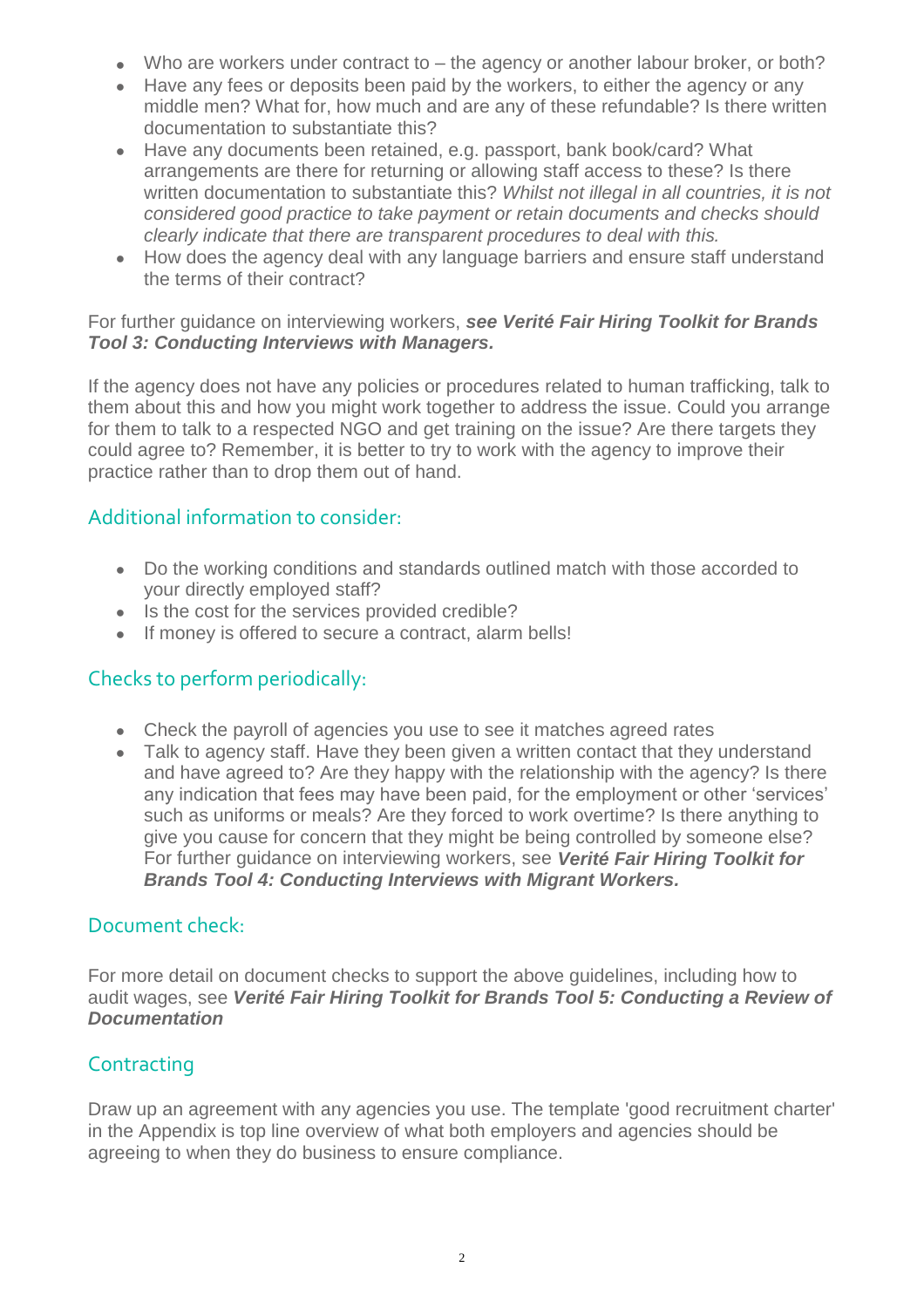# **APPENDIX 1 'GOOD RECRUITMENT CHARTER'**

This template 'good recruitment charter' from the Recruitment and Employment Confederation is a top line overview of what both employers and agencies should be agreeing to when they do business to ensure compliance with best practice.

## Enhancing inclusion, opportunities and business performance through better recruitment

This is a joint initiative between XXXXXXXXXXXXXXXX and the Recruitment & Employment Confederation (REC) – the representative body for the UK recruitment industry. The aim is to enshrine best practice in the recruitment of both permanent and temporary staff within the xxxxxx sector.

(name of employer/representative body)

- 1. Recruitment procedures are fair and ethical, with specific regard to actively promoting diversity and inclusion within the workplace;
- 2. The focus on recruitment best practice is applied equally to temporary, contract, fixed-term and part-time workers;
- 3. Flexible working arrangements are offered wherever possible as a way of boosting inclusion and sourcing diverse pools of talent;

will ensure that

- 4. Those managing and delivering the recruitment process whether internal staff or external providers – have undertaken relevant training and qualifications and are committed to continuous development;
- 5. External recruitment providers are signed up to industry Codes of Practice and have a demonstrable commitment to best practice;
- 6. Best practice is driven through the supply chain in particular where different resourcing models such as RPOs or Vendor arrangements are in place;
- 7. That recruitment procedures help to address the challenge of youth unemployment – for example through the provision of apprenticeships and traineeships and by working with external organisations who have signed up to the REC's Youth Employment Charter;
- 8. That recruitment procedures are regularly reviewed to determine the value of effective recruitment procedures in terms of retention and organisational performance;
- 9. Latest trends, regulations and research on recruitment issues are monitored and applied as part of a process of continuous improvement.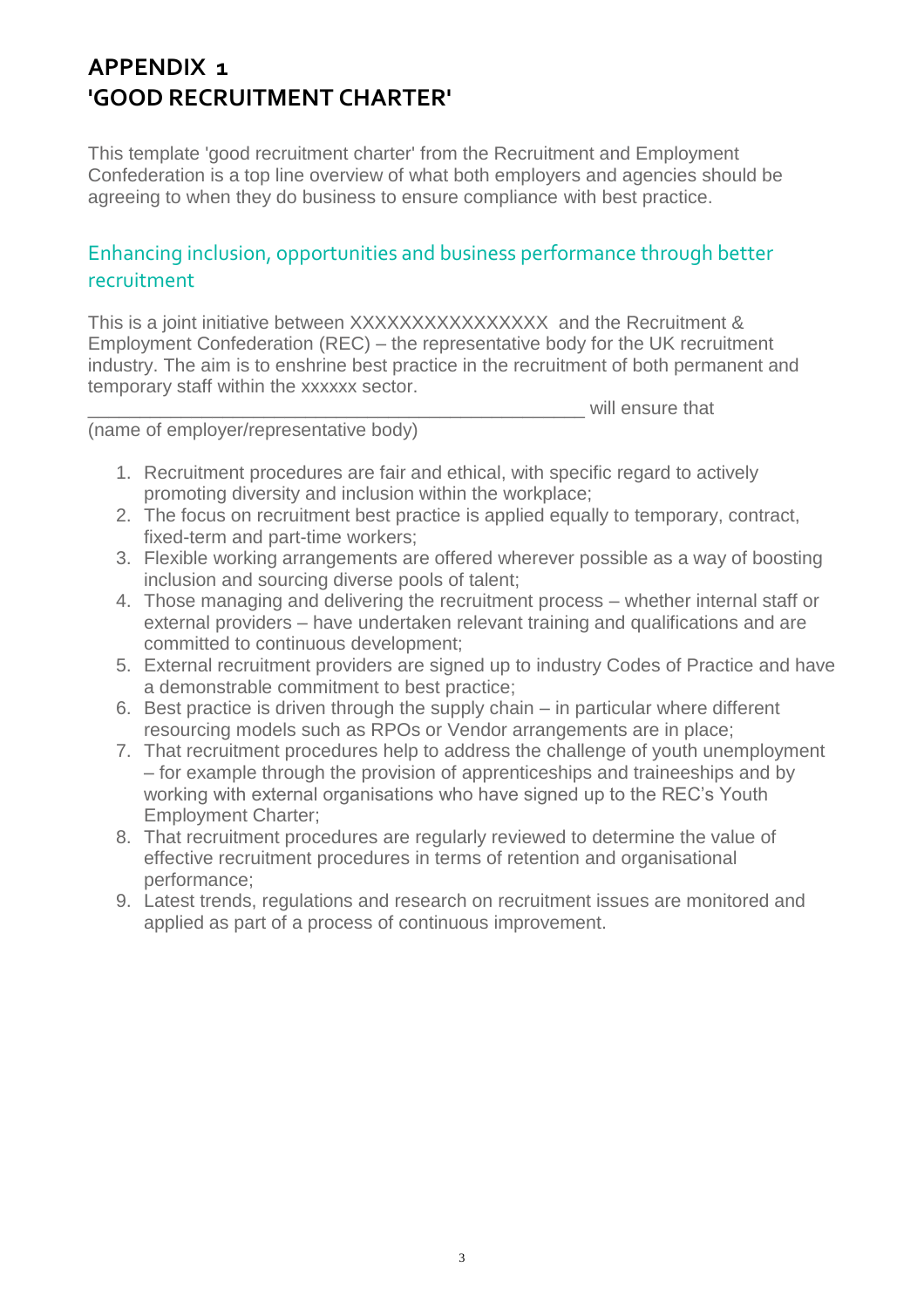# **APPENDIX 2 DETAILED GUIDELINES FOR ESTABLISHING TERMS AND CONDITIONS WITH RECRUITMENT AGENCIES**

*Adapted from the Recruitment and Employment Confederation New Member Standards*

## Terms of Business between an agency and a client for the Supply of Temporary Staff Services

Terms should be agreed between the Client– i.e. the hotel or hotel company - and the Agency. These terms must be recorded in a single document, or contract, and a copy must be sent to the Client as soon as possible. These terms must:

- State that the Agency is acting as an Employment Business.
- Provide details of any fees, including the amount or method of calculation.
- Provide details of any refund or rebate that they offer including the circumstances in which these may be payable. If they do not provide any refund or rebate, a statement to this effect must be included.
- Provide details of the procedure to be followed if a temporary worker proves unsatisfactory.
- Specify in what circumstances transfer fees apply.
	- o Agencies must not indicate that they would charge a transfer fee if the worker's employment with the client, or supply through another employment business, starts either more than 8 weeks from the end of initial supply, or 14 weeks from the start.
	- o Specify that the Agency will provide you with an option to extend the period of temporary supply as an alternative to paying a transfer fee.

These Terms must **not state**:

• That the Agency will change any of the terms without prior notice or agreement. (Where changes to the terms are agreed between the Client and the Agency, these must be confirmed in writing as soon as possible, stating the date on which such changes will come into effect)

## Contract between the Agency and the Temporary Worker (Terms of Engagement/Contract for Services)

Terms should be agreed between the Agency and the Temporary Worker prior to the Agency providing any work-seeking services. These terms should be recorded in a single document, wherever possible, and a copy must be given to the Temporary Worker as soon as possible. These Terms must:

- Specify the type of contract e.g., contract for services or contract of service (employment) that the Temporary Worker will be engaged under.
- Include a statement confirming that the worker will be paid for hours worked regardless of whether or not the Agency is paid by the Client.
- Specify the length of notice that the Temporary Worker is required to give and is entitled to receive in order to terminate particular assignments.
- Specify either the actual rate of pay or the minimum rate of pay the Agency reasonably expects to achieve for the Temporary Worker.
- Specify the intervals in which payment will be made.
- Include details of annual leave entitlement and holiday pay.
- State that the Agency will act as an Employment Business.
- State the type of work that the Temporary Worker will be supplied to do.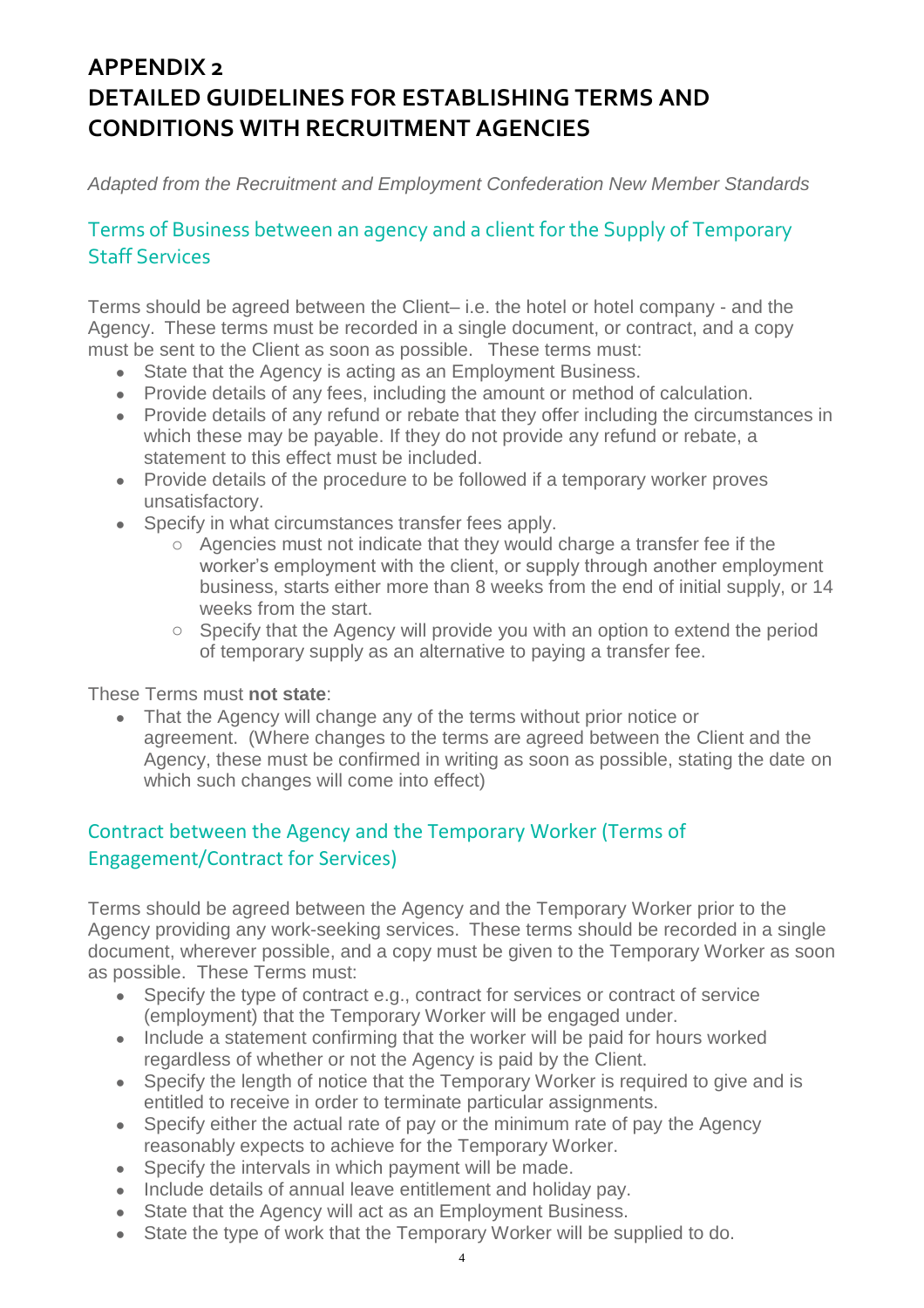These Terms must **not state**:

- That payment to the Temporary Worker will be withheld on any of the following grounds:
- That the Client has not yet paid or is withholding payment
- That a timesheet has not been submitted, unless the Agency has made enquiries with the Client and they have not verified that the work in question was carried out.
- As a penalty for any reason i.e., for lateness, absence, failing to complete an assignment etc. (Workers must be paid for all hours actually worked)
- That the Agency will be charging Temporary Workers a fee for providing workseeking services.
- That the provision of work-seeking services is conditional upon the Temporary Worker either:
	- o Using other services for which the Agency charges a fee; or
	- o Hiring or purchasing goods, whether provided by the Agency or any person.
- That a Temporary Worker may be threatened or subjected to any detriment on the following grounds:
	- o That they have terminated or given noticed on their contract with the Agency; or
	- o That they have taken up or propose to take up employment elsewhere
- That the Temporary Worker is required to inform the Agency of the identity of any future employer.
- That the Agency will change any of the terms without prior notice or agreement with the Temporary Worker.
	- o Where changes to the terms are agreed between the Agency and Temporary Worker, these must be confirmed in writing, within 5 working days, stating the date on which such changes will come into effect

## Complaints Procedure

A reputable agency should have a complaints procedure that enables clients and workseekers to make a complaint to the agency. Ideally, this should include:-

- Information on whom to contact with a complaint. This should be the MD of the Agency or another named individual with clear responsibility for handling complaints
- What the process involves along with timescales within which a complainant can expect a response
- The process for appealing a decision whether this is by appealing to a more senior manager and/or referring a complainant to an external arbitrator / body e.g. the REC in the UK.
- An alternative process for dealing with the complaint in writing in cases where a complainant does not wish to have a meeting with the Agency.

### Equal Opportunities and Diversity Policy

A reputable Agency should have an Equal Opportunities/Diversity Policy in place that meets all legal obligations under anti-discrimination legislation and promotes diversity in both employment practices and in the operation of its recruitment business. This should cover: sex, sexual orientation, gender reassignment, marital or civil partnership status, age, disability, colour, race, nationality, ethnic or national origin, religion or belief, political beliefs or membership or non-membership of a trade union, or spent

convictions.